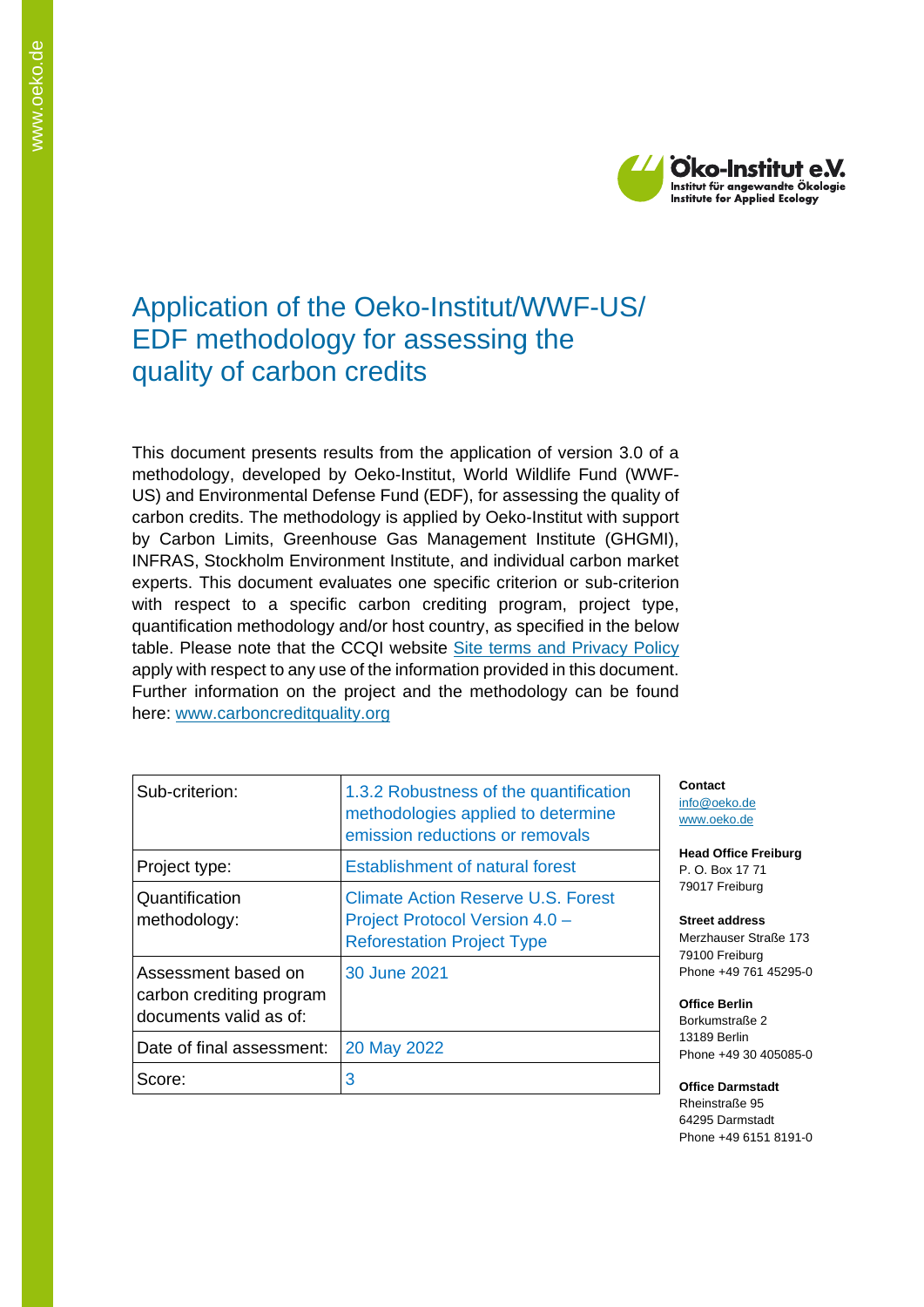# **Assessment**

## **Relevant scoring methodology provisions**

The methodology assesses the robustness of the quantification methodologies applied by the carbon crediting program to determine emission reductions or removals. The assessment of the quantification methodologies considers the degree of conservativeness in the light of the uncertainty of the emission reductions or removals. The assessment is based on the likelihood that the emission reductions or removals are under-estimated, estimated accurately, or over-estimated, as follows (see further details in the methodology):

| <b>Assessment outcome</b>                                                                                                                                                                                                                                                                                                                                     | <b>Score</b>   |
|---------------------------------------------------------------------------------------------------------------------------------------------------------------------------------------------------------------------------------------------------------------------------------------------------------------------------------------------------------------|----------------|
| It is very likely (i.e., a probability of more than 90%) that the emission reductions or<br>removals are underestimated, taking into account the uncertainty in quantifying the<br>emission reductions or removals                                                                                                                                            | 5              |
| It is likely (i.e., a probability of more than 66%) that the emission reductions or removals<br>are underestimated, taking into account the uncertainty in quantifying the emission<br>reductions or removals<br><b>OR</b>                                                                                                                                    | 4              |
| The emission reductions or removals are likely to be estimated accurately (i.e., there is<br>about the same probability that they are underestimated or overestimated) and<br>uncertainty in the estimates of the emission reductions or removals is low (i.e., up to<br>$±10\%)$                                                                             |                |
| The emission reductions or removals are likely to be estimated accurately (i.e., there is<br>about the same probability that they are underestimated or overestimated) but there is<br>medium to high uncertainty (i.e., $\pm$ 10-50%) in the estimates of the emission reductions or<br>removals<br><b>OR</b>                                                | 3              |
| It is likely (i.e., a probability of more than 66%) or very likely (i.e., a probability of more<br>than 90%) that the emission reductions or removals are overestimated, taking into<br>account the uncertainty in quantifying the emission reductions or removals, but the<br>degree of overestimation is likely to be low (i.e., up to $\pm 10\%$ )         |                |
| The emission reductions or removals are likely to be estimated accurately (i.e., there is<br>about the same probability that they are underestimated or overestimated) but there is<br>very high uncertainty (i.e., larger than ±50%) in the estimates of the emission reductions<br>or removals<br>OR.                                                       | $\overline{2}$ |
| It is likely (i.e., a probability of more than 66%) or very likely (i.e., a probability of more<br>than 90%) that the emission reductions or removals are overestimated, taking into<br>account the uncertainty in quantifying the emission reductions or removals, and the<br>degree of overestimation is likely to be medium $(\pm 10-30\%)$                |                |
| It is likely (i.e., a probability of more than 66%) or very likely (i.e., a probability of more<br>than 90%) that the emission reductions or removals are overestimated, taking into<br>account the uncertainty in quantifying the emission reductions or removals, and the<br>degree of overestimation is likely to be large (i.e., larger than $\pm 30\%$ ) | 1              |

## **Information sources considered**

- 1 Climate Action Reserve Forest Project Protocol, Version 4.0
- 2 Quantification Guidance for Use with Forest Carbon Projects (June 28, 2017)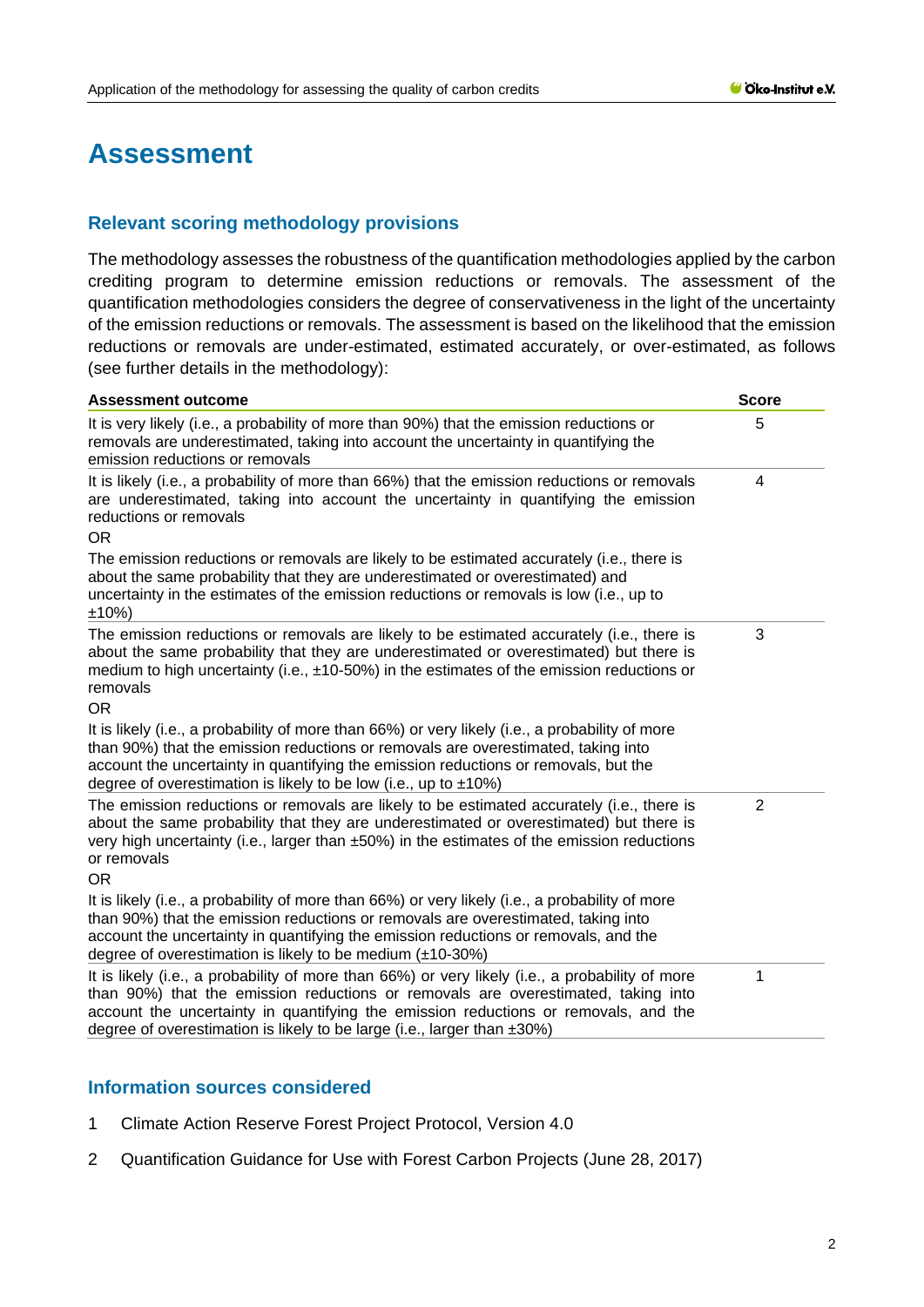#### 3 Standardized Inventory Methodology (Version 1.0)

#### **Assessment outcome**

The quantification methodology is assigned a score of 3.

### **Justification of assessment**

#### **Project type**

This assessment refers to the following project type:

"Establishment of a forest on non-forest land areas that are ecologically appropriate for forests, excluding naturally non-forested biomes and semi-natural grasslands as well as the boreal region due to albedo-effects. The forest will not be used for any commercial purposes, such as harvesting, but may be used for sustainable subsistence. The tree species composition is based on the natural forest type of the area. This project type does not include the restoration of marine coastal ecosystems, such as mangroves."

This is within the scope of the quantification methodology, as the methodology covers any establishment of trees on previously unforested land, including mixed native species, with or without harvesting (Source 1).

#### **Selection of emission sources for calculating emission reductions or removals**

The CAR methodology explicitly identifies the following "sources, sinks, and reservoirs" relevant for quantifying net removals associated with reforestation projects:

| <b>Table 1</b><br>Assessment of sources, sinks and reservoirs covered       |                                                                                                                                                                                                   |                                                                                                                              |  |
|-----------------------------------------------------------------------------|---------------------------------------------------------------------------------------------------------------------------------------------------------------------------------------------------|------------------------------------------------------------------------------------------------------------------------------|--|
| Source, sink, or reservoir                                                  | Included in quantification<br>methodology?                                                                                                                                                        | <b>Relevant for this</b><br>assessment?                                                                                      |  |
| Standing live carbon (carbon in all<br>portions of living trees)            | Yes                                                                                                                                                                                               | Yes.<br>Primary reservoir for removals.<br>Also a potential source of<br>emissions at project initiation.                    |  |
| <b>Shrubs</b><br>herbaceous<br>and<br>understory carbon                     | Yes                                                                                                                                                                                               | Yes.<br>Potential source of emissions<br>at project initiation.                                                              |  |
| Standing dead carbon (carbon in<br>all portions of dead, standing<br>trees) | Yes                                                                                                                                                                                               | Yes.<br>May be a reservoir of additional<br>stored carbon. Also a potential<br>source of emissions at project<br>initiation. |  |
| Lying dead wood carbon                                                      | No.<br>The methodology requires retention<br>of lying deadwood as part of overall<br>requirements for "natural forest<br>management," but does not require<br>accounting for changes in carbon in | Yes.<br>Could be a source of emissions<br>at site preparation.                                                               |  |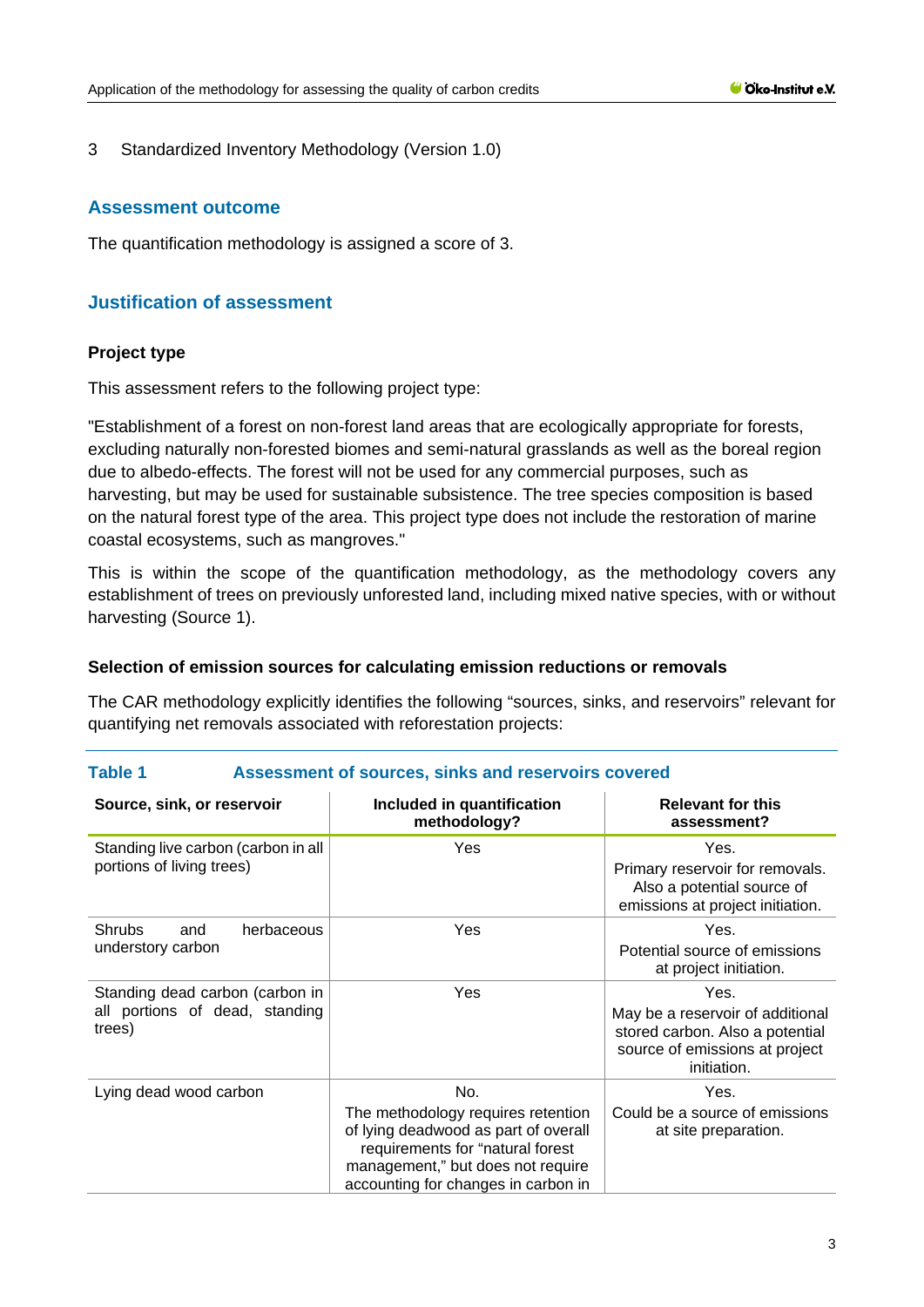|                                                                       | this reservoir. This is because it is<br>assumed that pre-existing lying dead<br>wood on the project site would have<br>emitted all carbon in the baseline. |                                                                                                                                                                                                                                     |
|-----------------------------------------------------------------------|-------------------------------------------------------------------------------------------------------------------------------------------------------------|-------------------------------------------------------------------------------------------------------------------------------------------------------------------------------------------------------------------------------------|
| Litter and duff carbon (carbon in                                     | No.                                                                                                                                                         | Yes.                                                                                                                                                                                                                                |
| dead plant material)                                                  | Could be source of emissions during<br>site preparation, but this is considered<br>de minimis.                                                              | Could be source of emissions<br>during site preparation                                                                                                                                                                             |
| Soil carbon                                                           | Yes.                                                                                                                                                        | Yes.                                                                                                                                                                                                                                |
|                                                                       | All projects must use standardized<br>guidance to account for potential soil<br>carbon emissions associated with<br>management activities                   | Could be source of emissions<br>from site preparation activities.<br>Since no harvesting is<br>assumed for the assessed<br>project type, however,<br>significant effects on soil<br>carbon are unlikely.                            |
| Carbon in in-use forest products                                      | Yes.<br>Some projects could significantly                                                                                                                   | No.<br>No harvesting assumed. <sup>1</sup>                                                                                                                                                                                          |
|                                                                       | increase carbon in harvested wood<br>products.                                                                                                              |                                                                                                                                                                                                                                     |
| Forest product carbon in landfills                                    | Yes.                                                                                                                                                        | No.                                                                                                                                                                                                                                 |
|                                                                       | Some projects could significantly<br>increase carbon landfilled wood<br>products.                                                                           | No harvesting assumed.                                                                                                                                                                                                              |
| Mobile<br>combustion<br>emissions<br>from site preparation activities | Yes.<br>Could be significant source of<br>emissions.                                                                                                        | Yes.                                                                                                                                                                                                                                |
| combustion<br>Mobile<br>emissions                                     | No.                                                                                                                                                         | No.                                                                                                                                                                                                                                 |
| from ongoing project operation<br>and maintenance                     | Assumes emissions will not differ<br>from baselines levels, and that such<br>emissions will be covered by a<br>regulatory cap.                              | Likely insignificant since the<br>assessed project activity<br>involves no harvesting.                                                                                                                                              |
|                                                                       |                                                                                                                                                             | (Note: the methodology's<br>assumptions for this source<br>could be scrutinized for<br>projects that do involve<br>harvesting, since in that case it<br>seems unlikely that emissions<br>would not differ from baseline<br>levels.) |
| Stationary combustion emissions                                       | No.                                                                                                                                                         | Yes, in principle, but ignored                                                                                                                                                                                                      |
| from ongoing project operation<br>and maintenance                     | Assumed to be largely irrelevant<br>and/or equivalent to baseline levels<br>(e.g., project owner office building<br>emissions).                             | for reasons stated in the<br>methodology                                                                                                                                                                                            |
| Emissions from clearing of forest                                     | Yes.                                                                                                                                                        | Yes.                                                                                                                                                                                                                                |
| land outside the project area                                         | Afforestation on land currently used<br>for grazing or growing crops may                                                                                    | Significant potential source of<br>leakage.                                                                                                                                                                                         |

<span id="page-3-0"></span><sup>&</sup>lt;sup>1</sup> Because this project activity involves no harvesting, methodology requirements related to accounting for carbon stored in harvested wood products are not relevant. Quantifying carbon stored in harvested wood products could be a significant source of uncertainty and potential overestimation for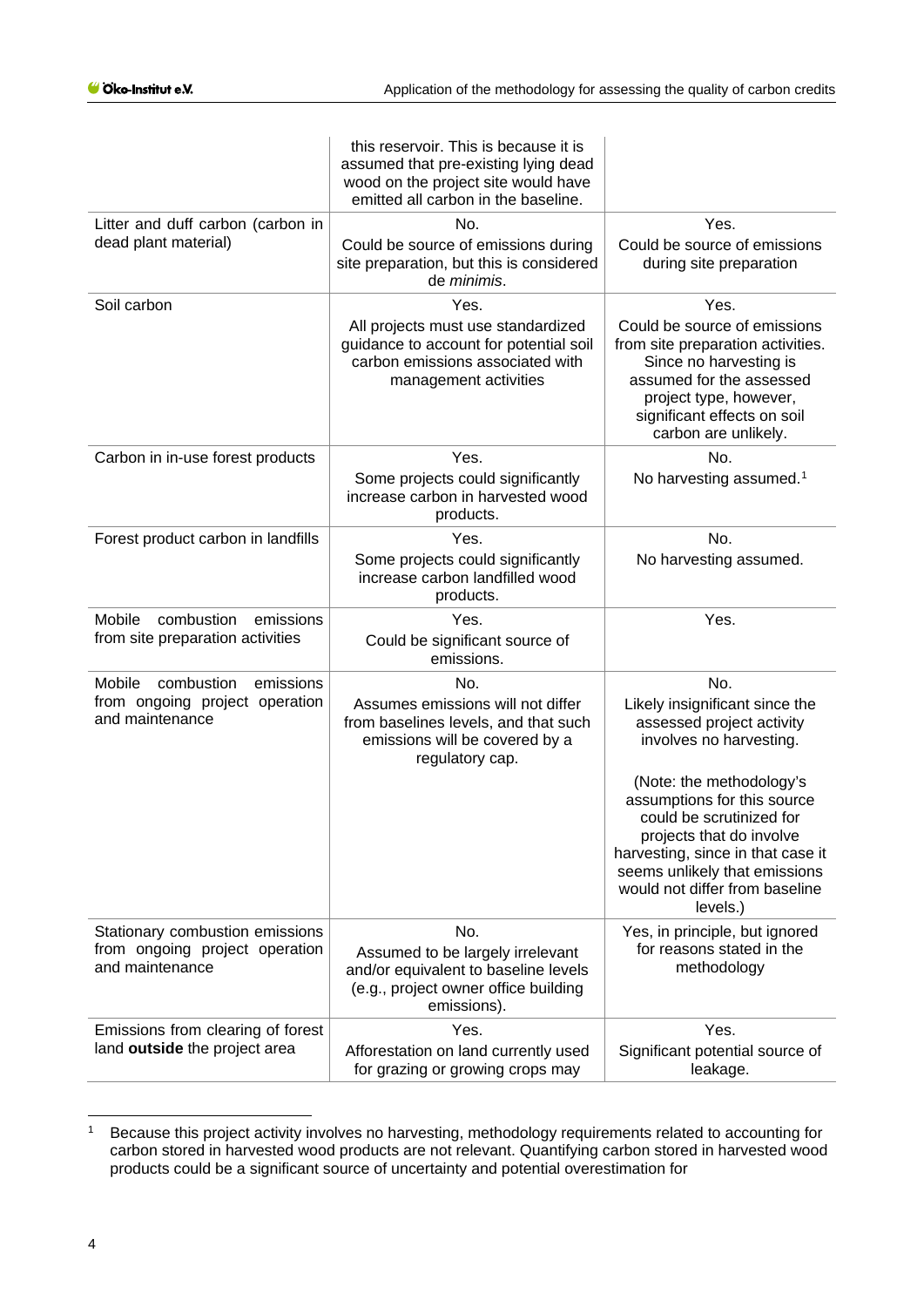|                                                                                                                                  | cause displacement of these activities<br>to other lands, leading to a reduction<br>in carbon stocks on those lands (e.g.,<br>due to clearing of trees and shrubs).                                                           |                                                                                                                                                                                                                                                                                                  |
|----------------------------------------------------------------------------------------------------------------------------------|-------------------------------------------------------------------------------------------------------------------------------------------------------------------------------------------------------------------------------|--------------------------------------------------------------------------------------------------------------------------------------------------------------------------------------------------------------------------------------------------------------------------------------------------|
| Emissions/removals<br>from<br>changes in harvesting on forest<br>land outside the project area                                   | No.<br>In principle, reforestation with<br>harvesting could lead to reduced<br>harvesting on other lands, but this is<br>conservatively not accounted for.                                                                    | No.<br>No harvesting is assumed.                                                                                                                                                                                                                                                                 |
| Combustion<br>emissions<br>from<br>production,<br>transportation, and disposal of<br>forest products                             | No.<br>Excluded because "assumes that<br>combustion emissions will be<br>controlled under a regulatory cap-<br>and-trade program in the near future."                                                                         | No.<br>Not relevant because no<br>harvesting is involved.<br>(Note: the methodology's<br>assumptions for this source<br>could be scrutinized for<br>projects that do involve<br>harvesting, since in that case it<br>seems unlikely that emissions<br>would not differ from baseline<br>levels.) |
| Combustion<br>emissions<br>from<br>production,<br>transportation, and disposal of<br>alternative materials to forest<br>products | No.<br>Increased wood product production<br>could displace higher carbon-intensity<br>alternative building materials, like<br>cement or steel. This displacement is<br>conservatively not accounted for.                      | No.<br>No harvesting is assumed.                                                                                                                                                                                                                                                                 |
| Emissions from decomposition of<br>forest products                                                                               | Yes.<br>"CO2 emissions from the<br>decomposition of forest products are<br>built into calculations of how much<br>forest product carbon will remain in<br>in-use wood products and in landfills,<br>averaged over 100 years." | No.<br>No harvesting is assumed.                                                                                                                                                                                                                                                                 |

Overall, the methodology defines a comprehensive GHG assessment boundary for this project type. There are no apparent "missing" reservoirs or sources of emissions in terms of what is explicitly considered. However, in the case of "lying dead wood" and "litter and duff" carbon pools, no quantification is required. Excluding these reservoirs could in principle result in overestimation of emission reductions/removals – this is assessed further below.

#### **Determination of baseline emissions**

The methodology requires project owners to present a "qualitative characterization" of a businessas-usual baseline scenario that takes into account "likely vegetative conditions and activities that would have occurred without the project, taking into consideration any laws, statutes, regulations, or other legal mandates that would encourage or require reforestation on the Project Area." The baseline therefore must take into account both possible growth of existing trees and vegetation over the crediting period in the absence legal requirements, as well as active planting of trees that may

reforestation/afforestation projects that do involve harvesting; crediting carbon stored in products would also introduce non-permanence concerns.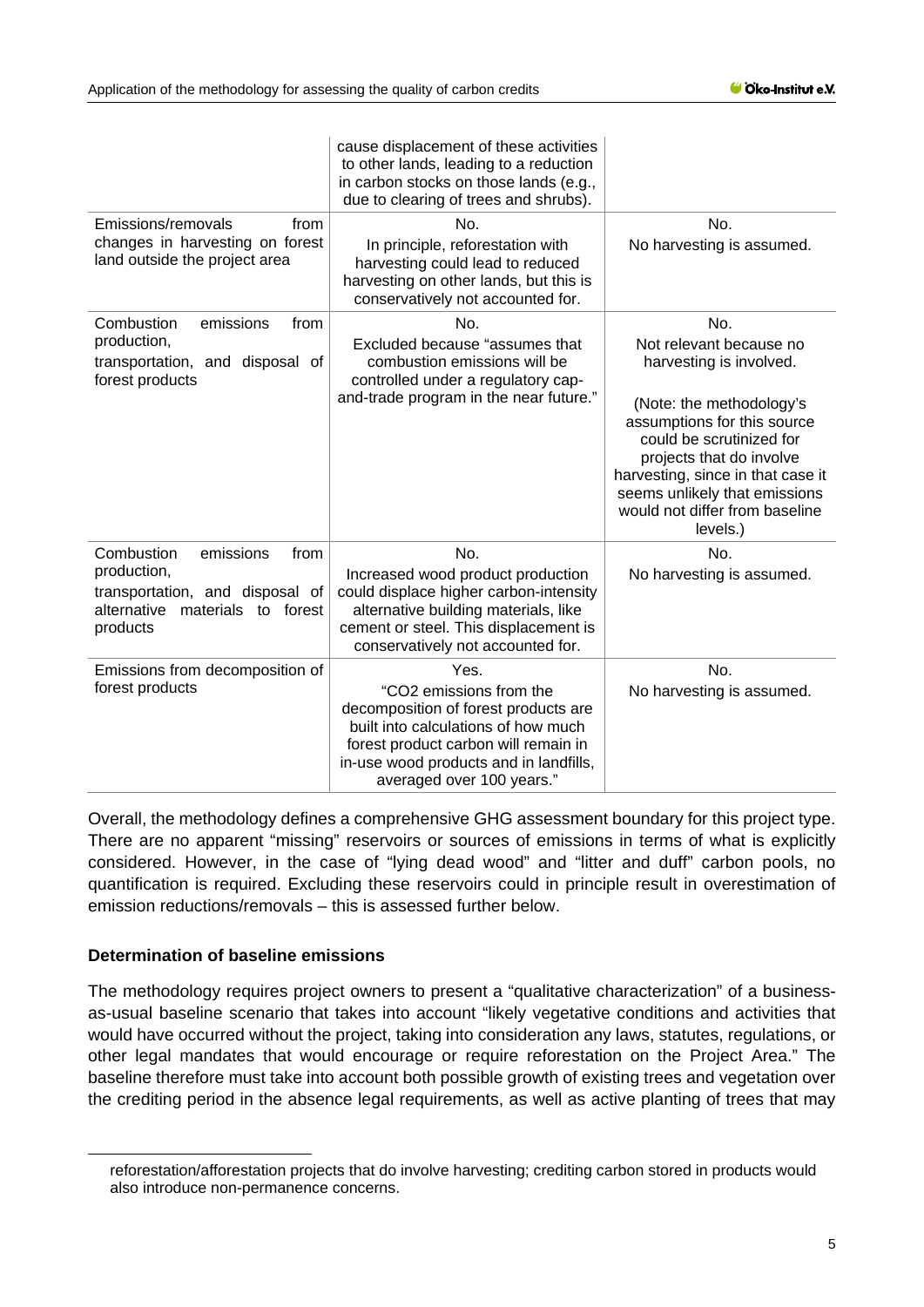be legally required. Initial carbon stocks for shrubs and soils in the project area must be inventoried prior to any site preparation. Pre-existing live trees must also be identified. The qualitative baseline characterization must then be modelled, using the initial inventory of trees as a starting point, to calculate the expected change in carbon stocks without the project over a 100-year crediting period.

Possible concerns here include:

- There is clearly some leeway in how project proponents define and develop a qualitative characterization of the baseline, particularly in terms of the characterization of what may happen with existing live trees in the absence of the project (shrub and soil baseline carbon stocks are assumed to be static). No specific guidance is provided on how this should be done to ensure conservativeness, for example. Nor is there guidance with respect to possible changes in common practice in an area. The risk here is difficult to assess generically. However, given a crediting period of up to 100 years, assuming continuation of pre-existing land cover and land use practices may not be conservative for many geographic areas.
- Similarly, while legal requirements must be reflected at the time the project is initiated, there appear to be no provisions for updating the baseline if new legal requirements (or incentives) are imposed in the future that would induce tree planting on the project area. Since the baseline period (and crediting period) extend for 100 years, this could present a distinct – if difficult to quantify – risk of overestimation of removals.
- Finally, related to this, there are no provisions for anticipating in the baseline the possible effects of meeting NDC or LEDS targets. This could be a significant concern over the long term (up to 100 years).

#### **Determination of project emissions**

The methodology requires quantification of both project emissions and projects removals.

- Project emissions are quantified in different ways, depending on the sources involved:
	- o Emissions from major carbon reservoirs within the project area (live trees and standing dead trees) are quantified by measuring changes in the carbon stocks within those reservoirs over time, as part of regular updating of the project area's inventory. If a disturbance event were to affect planted trees, for example, emissions would be determined through an updated inventory after the disturbance. (These emissions would essentially be quantified as negative net removals.)
	- o Site preparation is assumed to release carbon in shrubs and soils. Carbon stocks in shrubs and soils must be measured prior to site preparation, and release of carbon due to site preparation must be estimated.
		- **§** The methodology and quantification guidance are, however, not clear on how emissions should be estimated for shrubs, e.g., whether all or only part of the carbon measured prior to preparation is assumed to be emitted.
		- § Release of carbon stocks in soils is determined using standardized lookup tables in the Forest Protocol Quantification Guidance. Standard percentages of soil carbon released due to site preparation are provided based on soil type and a qualitative characterization of site preparation (e.g., "very light" to "heavy"). Percentages range from 0% to 80%. Because of these qualitative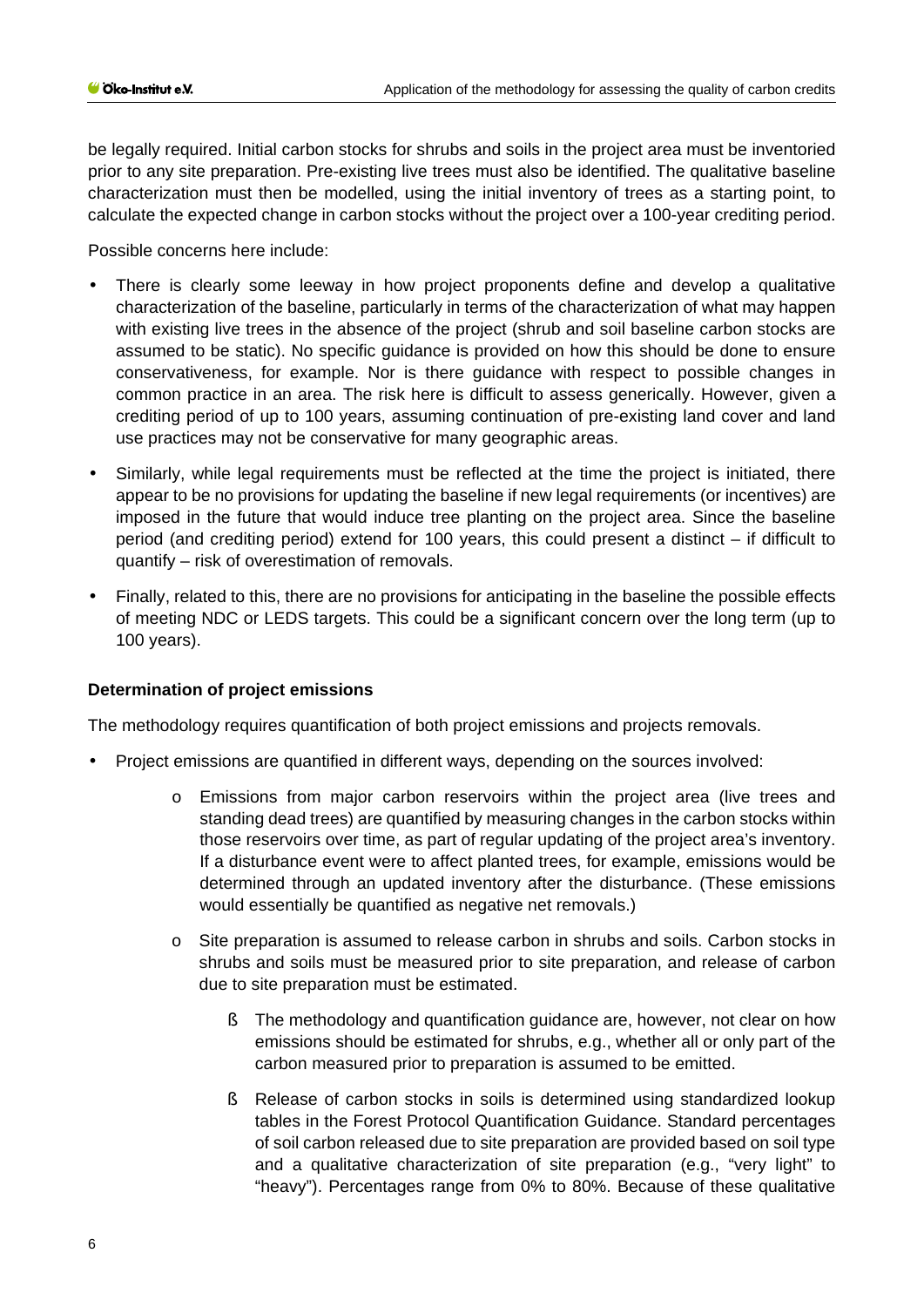characterizations, there may be some discretion for project proponents to choose a "lighter" characterization, which in some cases could result in significantly lower emission estimates (e.g., reducing from 10% to 5% assumed emissions).

Carbon stocks in both shrubs and soils are assumed to be static after site preparation (they are not further measured or quantified and projects cannot receive credit for later enhancing these carbon reservoirs).

Note: Version 4 of the CAR Forest Project Protocol assumes no *net* site preparation emissions from lying dead wood. The stated assumption is that any carbon in lying dead wood present prior to preparation would have been emitted over 100 years in the baseline, so net emissions over 100 years are assumed to be equivalent. This may be a reasonable rough assumption (although some lying dead wood carbon could also be incorporate in soils, if left undisturbed). However, it is not conservative with respect to the timing of emissions.

Note: Site preparation emissions associated with litter and duff disturbance are not quantified, because they are considered *de minimis*.

- o Emissions from mobile combustion (vehicles & equipment emissions) at site preparation are estimated using standard emission factors per acre of project area. The required emission factor varies by the intensity of site preparation ("light" to "heavy'). Because of these qualitative characterizations, there may be some discretion for project proponents to choose a "lighter" characterization, which in some cases could result in significantly lower emission estimates (e.g., 0.2 vs. 0.43 t  $CO<sub>2</sub>$ ) per acre).
- Project removals are quantified by periodically measuring carbon in live trees and standing dead trees associated with new tree planting (these are actively distinguished from preexisting trees). The CAR Standardized Inventory Methodology is used to quantify onsite carbon stocks in these reservoirs, using prescribed sampling methodologies. Not all sampling plots are measured at every verification. For plots that have not been newly measured, growth in trees is assumed based on CAR-approved growth models (which are applied commonly in forest inventory analysis).

Sampling results in statistical uncertainty. The Quantification Guidance indicates the sampling error (defined at a 90% confidence interval) cannot exceed 20% of the total carbon inventory estimate (if it does, the inventory is rejected). A "confidence deduction" is applied if the sampling error is between 5% and 20% of the total inventory estimate, equal to the sampling error minus 5%. For example, if the sampling error is 15%, then the inventory estimate used to quantify removals must be reduced by 10%. If the sampling error is 5% or less, no deduction is applied.

The methods prescribed should produce a conservative estimate of carbon stocks in trees. Note, however, that this assessment has not attempted to evaluate the rigor or conservativeness of prescribed sampling methods, plot selection, growth models, and statistical methods used to determine onsite carbon stocks.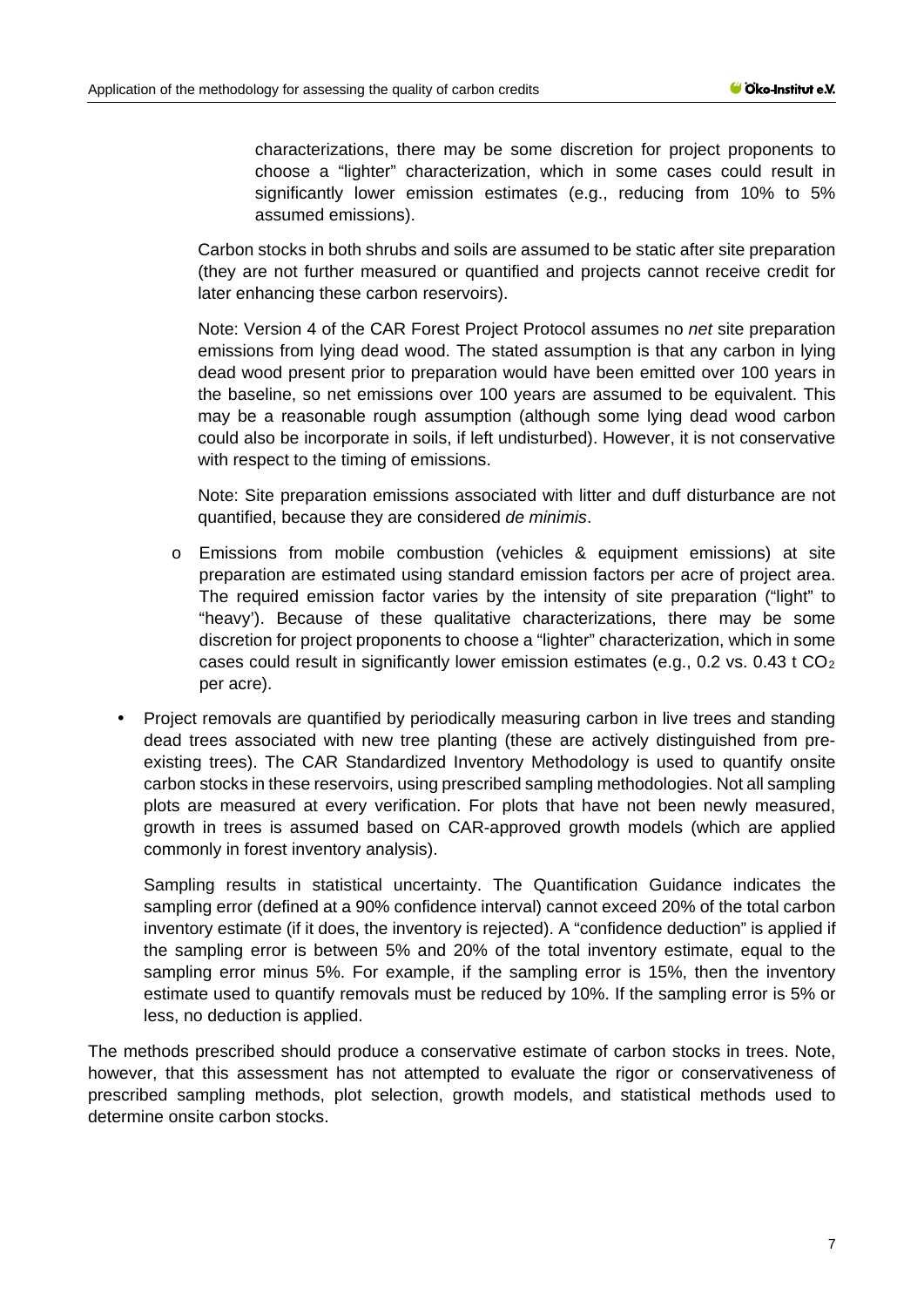#### **Determination of leakage emissions**

Estimation of "leakage" emissions due to site preparation are discussed above (these are characterized as "secondary effects" in the methodology).

Leakage associated with reforestation projects can also occur, however, if reforestation displaces other land uses, e.g., by converting agricultural land to forest land, leading to a displacement of agricultural production. Potential leakage from taking cropland or grazing land out of production is estimated using a standardized approach, using a "decision tree" and leakage deduction defaults (see below). For project areas on cropland or grazing land sites, total quantified removals must be adjusted downward based on the appropriate leakage deduction percentage.





•Leakage risk for cropland displacement is based on a default rate developed by Murray et al (Greenhouse Gas Mitigation Potential in U.S. Forestry and Agriculture, USEPA, 2005).

•Grazing activity will not be affected if canopy cover associated with reforestation remains below 30%.

•Grazing activity is displaced proportionally with canopy cover increases above 30%.

•Demand for crops is inelastic.

• "Commercially viable" is defined here as profitable either without subsidies or with a reliable, long-termed sustained form of subsidies. The assessment of commercially viable shall be determined by analysis of comparable practices within the assessment area on comparable conditions (slope, soils, access to example produces within the assessment area on comparable conditions (slope, solis, accessive<br>markets, etc.). For grazing, if the level of grazing activity has been equal to, or less than, .5 Animal Unit<br>Months (AUMs) per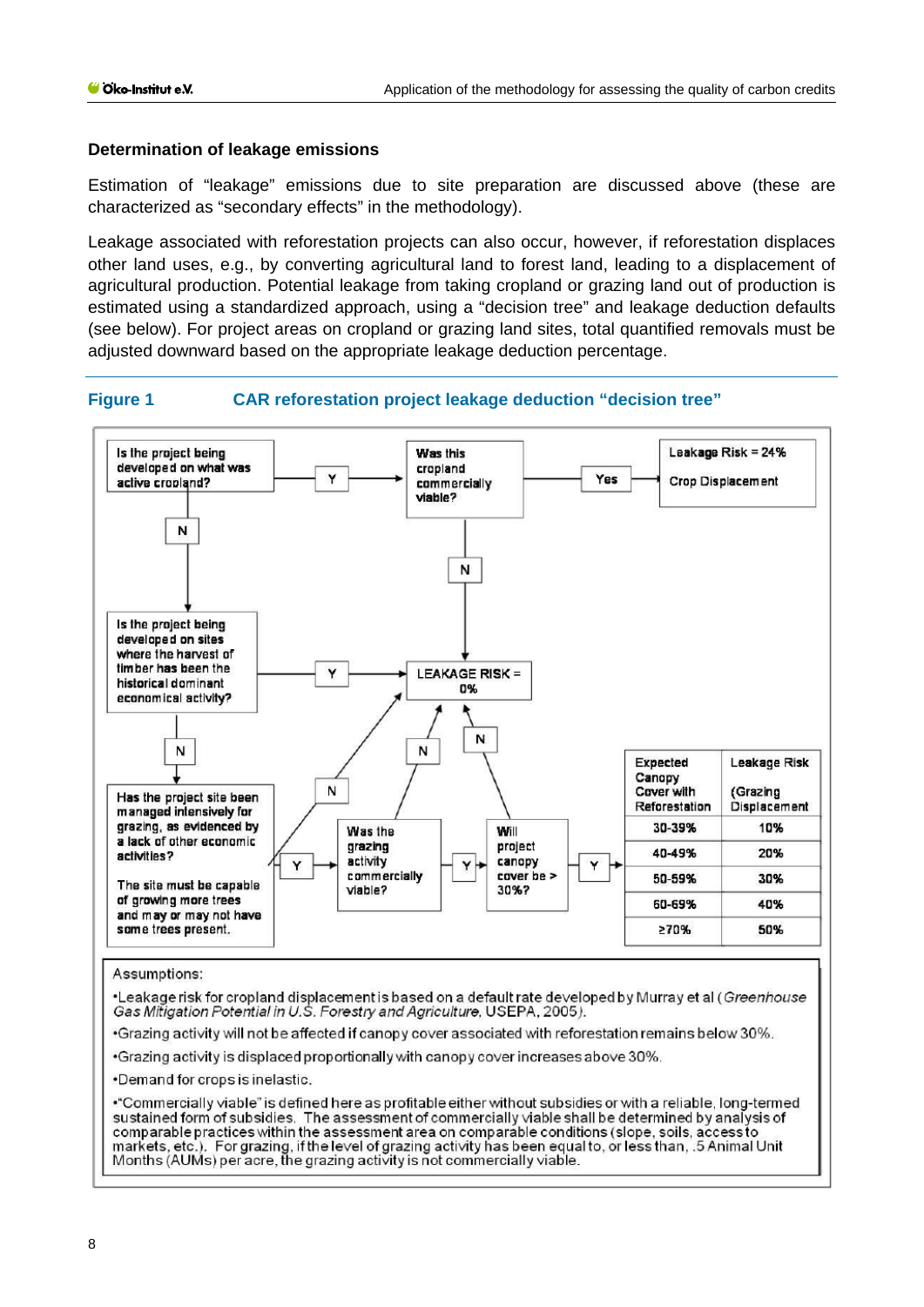The approach to potential leakage deductions may involve significant uncertainty, because it is uncertain how well the percentage deductions would be reasonable estimates for individual project circumstances. In addition, the assessment of some of the decision tree questions could involve considerable uncertainty. For example, the "commercial viability" of continuing an activity may depend on assumptions of future commodity prices. There may also be information asymmetries between project proponents and auditors in verifying the information.

#### **Summary and conclusion**

The following Table 2 summarizes the assessment. For each of the previously discussed elements it derives the potential impact on emission reduction quantification.

| <b>Table 2</b><br>Relevant elements of assessment and qualitative ratings    |                                                                                                                                                |                                                                                                                                                                              |                                                                                 |
|------------------------------------------------------------------------------|------------------------------------------------------------------------------------------------------------------------------------------------|------------------------------------------------------------------------------------------------------------------------------------------------------------------------------|---------------------------------------------------------------------------------|
| <b>Element</b>                                                               | <b>Fraction of projects</b><br>affected by this<br>element <sup>2</sup>                                                                        | Average degree of<br>under- or<br>overestimation<br>where element<br>materializes $3$                                                                                        | <b>Variability among</b><br>projects where element<br>materializes <sup>4</sup> |
| Elements potentially overestimating emission reductions/removals             |                                                                                                                                                |                                                                                                                                                                              |                                                                                 |
| OE1 Modelling of baseline<br>carbon stocks (e.g., in pre-<br>existing trees) | High<br>(modelling may be<br>accurate for shorter<br>periods, but over 100<br>years significant<br>uncertainty may exist<br>for many projects) | Low<br>(carbon in pre-<br>existing trees &<br>vegetation is small<br>compared to carbon<br>in new forest cover,<br>so the typical degree<br>of overestimation<br>may be low) | Medium                                                                          |
| OE2 Lack of required<br>baseline adjustment to                               | High                                                                                                                                           | Unknown                                                                                                                                                                      | High                                                                            |

<span id="page-8-0"></span><sup>2</sup> This parameter refers to the likely fraction of individual projects (applying the same methodology) that are affected by this element, considering the potential portfolio of projects. "Low" indicates that the element is estimated to be relevant for less than one third of the projects, "Medium" for one to two thirds of the projects, "High" for more than two third of the projects, and "All" for all of the projects. "Unknown" indicates that no information on the likely fraction of projects affected is available.

<span id="page-8-1"></span>This parameter refers to the likely average degree / magnitude to which the element contributes to an over- or underestimation of the total emission reductions or removals for those projects for which this element materializes (i.e., the assessment shall not refer to average over- or underestimation resulting from all projects). "Low" indicates an estimated deviation of the calculated emission reductions or removals by less than 10% from the actual (unknown) emission reductions or removals, "Medium" refers to an estimated deviation of 10 to 30%, and high refers to an estimated deviation larger than 30%. "Unknown" indicates that it is likely that the element contributes to an over- or underestimation (e. g. overestimation of emission reductions in case of an omitted project emission source) but that no information is available on the degree / magnitude of over- or underestimation. Where relevant information is available, the degree of over- or underestimation resulting from the element may be expressed through a percentage range.

<span id="page-8-2"></span>This refers to the variability with respect to the element among those projects for which the element materializes. "Low" means that the variability of the relevant element among the projects is at most  $\pm 10\%$ based on a 95% confidence interval. For example, an emission factor may be estimated to vary between values from 18 and 22 among projects, with 20 being the mean value. "Medium" refers to a variability of at most ±30%, and "High" of more than ±30%.